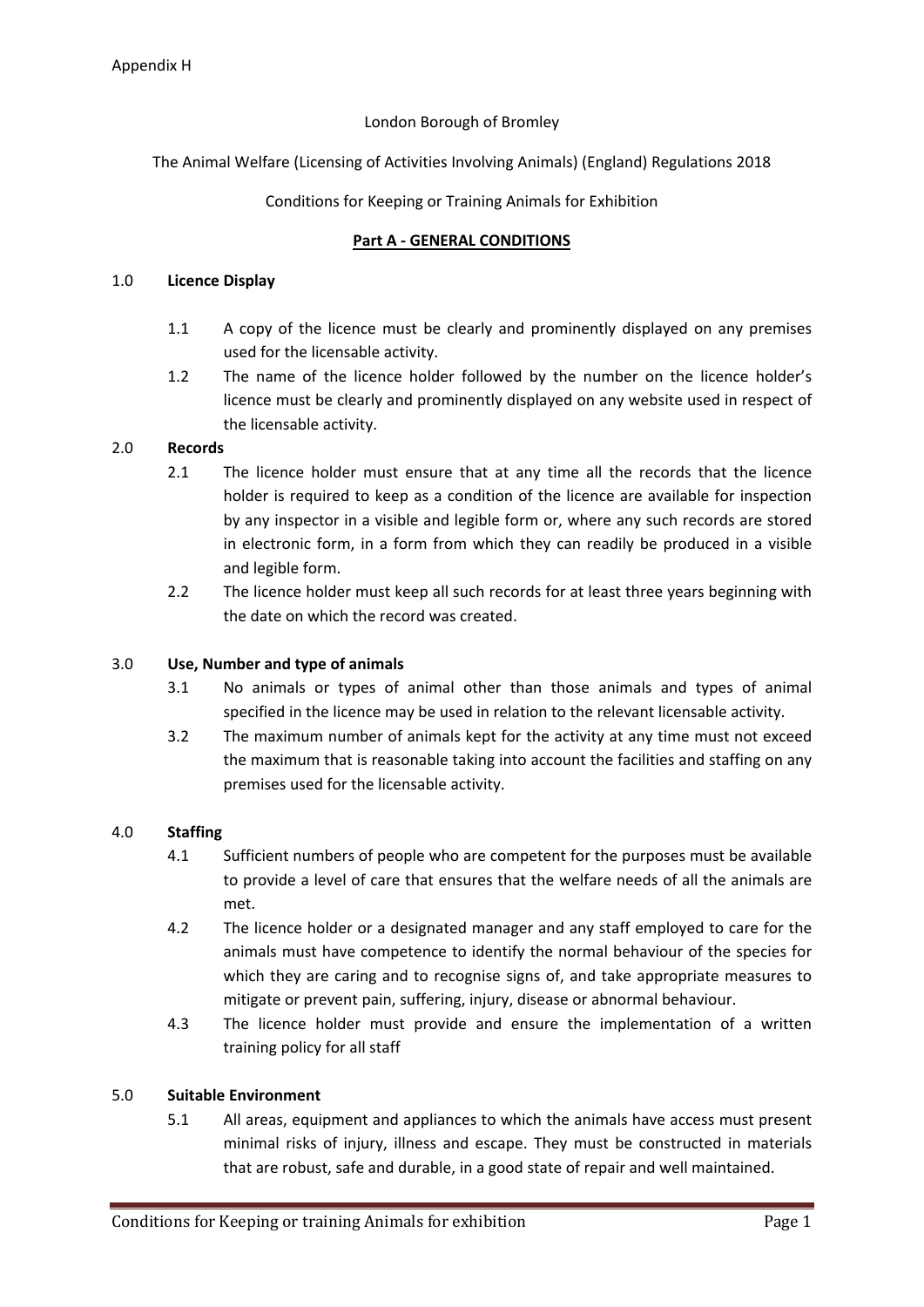- 5.2 Animals must be kept at all times in an environment suitable to their species and condition (including health status and age) with respect to –
	- a) Their behavioural needs,
	- b) Its situation, space, air quality, cleanliness and temperature,
	- c) The water quality (where relevant)
	- d) Noise levels
	- e) Light levels
	- f) Ventilation
- 5.3 Staff must ensure that the animals are kept clean and comfortable.
- 5.4 Where appropriate for the species, a toileting area and opportunities for toileting must be provided.
- 5.5 Procedures must be in place to ensure accommodation and any equipment within it is cleaned as often as necessary and good hygiene standards are maintained. The accommodation must be capable of being thoroughly cleaned and disinfected.
- 5.6 The animals must be transported and handled in a manner (including for example in relation to housing, temperature, ventilation and frequency) that protects them from pain, suffering, injury and disease.
- 5.7 All the animals must be easily accessible to staff and for inspection. There must be sufficient light for the staff to work effectively and observe the animals.
- 5.8 All resources must be provided in a way (for example as regards, frequency, location and access points) that minimises competitive behaviour or the dominance of individual animals.
- 5.9 The animals must not be left unattended in any situation or for any period likely to cause them distress

# 6.0 **Suitable Diet**

- 6.1 The animals must be provided with a suitable diet in terms of quality, quantity and frequency. Any new feeds must be introduced gradually to allow the animals to adjust to them.
- 6.2 Feed and where appropriate water intake must be monitored, and any problems recorded and addressed.
- 6.3 Feed and drinking water provided to the animals must be unspoilt and free from contamination.
- 6.4 Feed and drinking receptacles must be capable of being cleaned and disinfected, or disposable.
- 6.5 Constant access to fresh, clean drinking water must be provided in a suitable receptacle for the species that requires it.
- 6.6 Where feed is prepared on the premises used for the licensable activity, there must be hygienic facilities for its preparation, including a working surface, hot and cold running water and storage.

# 7.0 **Monitoring of behaviour and training of animals**

7.1 Active and effective environmental enrichment must be provided to the animals in inside and outside environments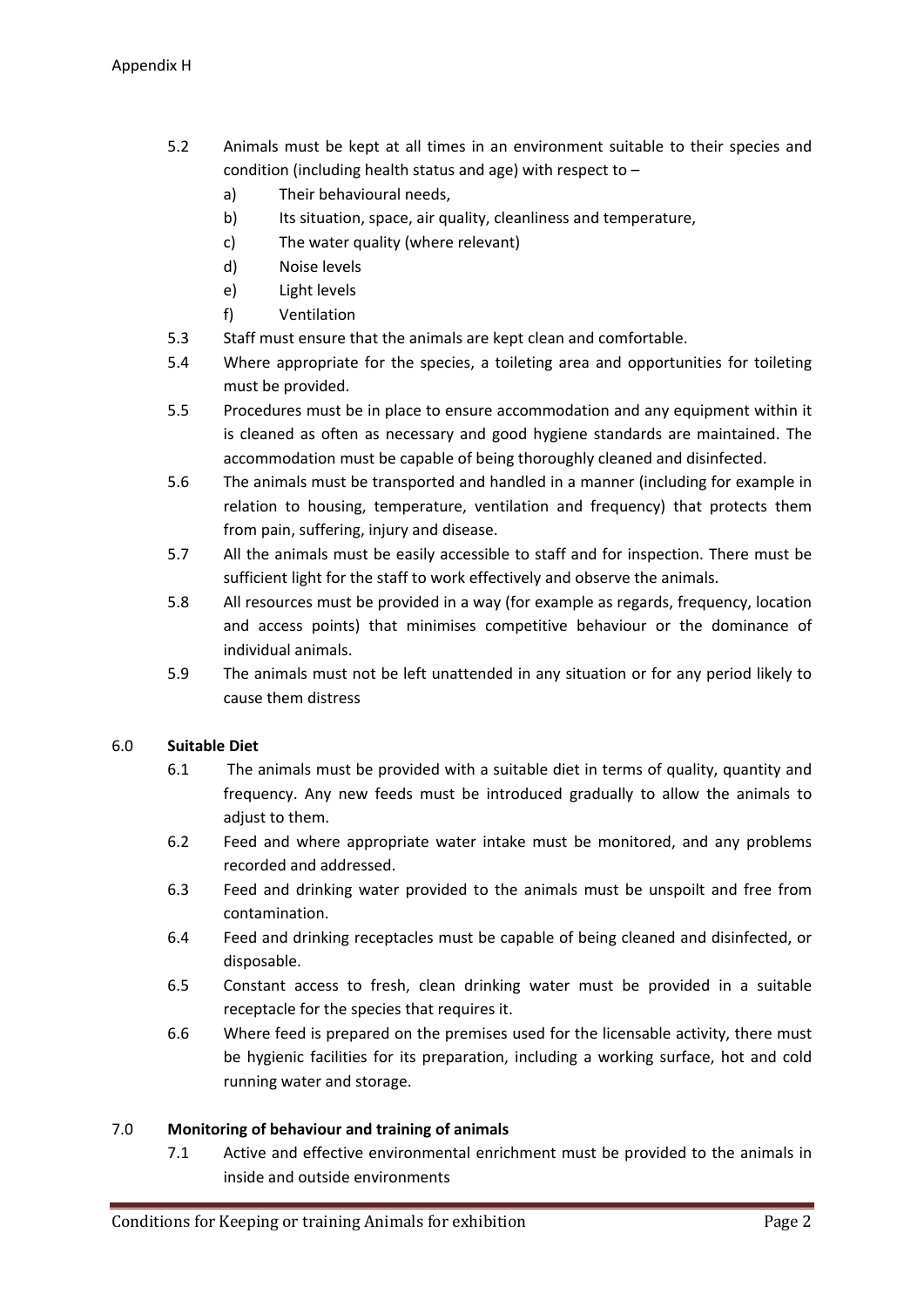- 7.2 For species whose welfare depends partly on exercise opportunities to exercise which benefit the animals physical and mental health must be provided, unless advice from a veterinarian suggests otherwise.
- 7.3 The animals' behaviour and any changes of behaviour must be monitored. Advice must be sought, as appropriate and without delay, from a veterinarian or, in the case of fish, any person competent to give such advice if adverse or abnormal behaviour is detected.
- 7.4 Where used, training methods or equipment must not cause pain, suffering or injury.
- 7.5 All immature animals must be given suitable and adequate opportunities to
	- a) Learn how to interact with people, their own species and other animals where such interaction benefits their welfare, and
	- b) Become habituated to noises, objects and activities in their environment.

# 8.0 **Animal Handling and Interactions**

- 8.1 All people responsible for the care of the animals must be competent in the appropriate handling of each animal to protect it from pain, suffering, injury or disease.
- 8.2 The animals must be kept separately or in suitable compatible social groups appropriate to the species and individual animals. No animals from a social species may be isolated or separated from others of their species for any longer than is necessary.
- 8.3 The animals must have at least daily opportunities to interact with people where such interaction benefits their welfare.

# 9.0 **Protection from Pain, Suffering, Injury and Disease**

- 9.1 Written procedures must
	- a) Be in place and implemented covering
		- i. Feeding regimes,
		- ii. Cleaning regimes,
		- iii. Transportation,
		- iv. The prevention of, and control of the spread of, disease,
		- v. Monitoring and ensuring the health and welfare of all the animals,
		- vi. The death or escape of an animal (including the storage of carcasses).
	- b) Be in place covering the care of the animals following the suspension or revocation of the licence or during and following an emergency
- 9.2 All people responsible for the care of the animals must be made fully aware of these procedures.
- 9.3 Appropriate isolation, in self contained facilities, must be available for the care of sick, injured or potentially infectious animals.
- 9.4 All reasonable precautions must be taken to prevent and control the spread among animals and people of infectious diseases and parasites.
- 9.5 All excreta and soiled bedding for disposal must be stored and disposed of in a hygienic manner and in accordance with any relevant legislation.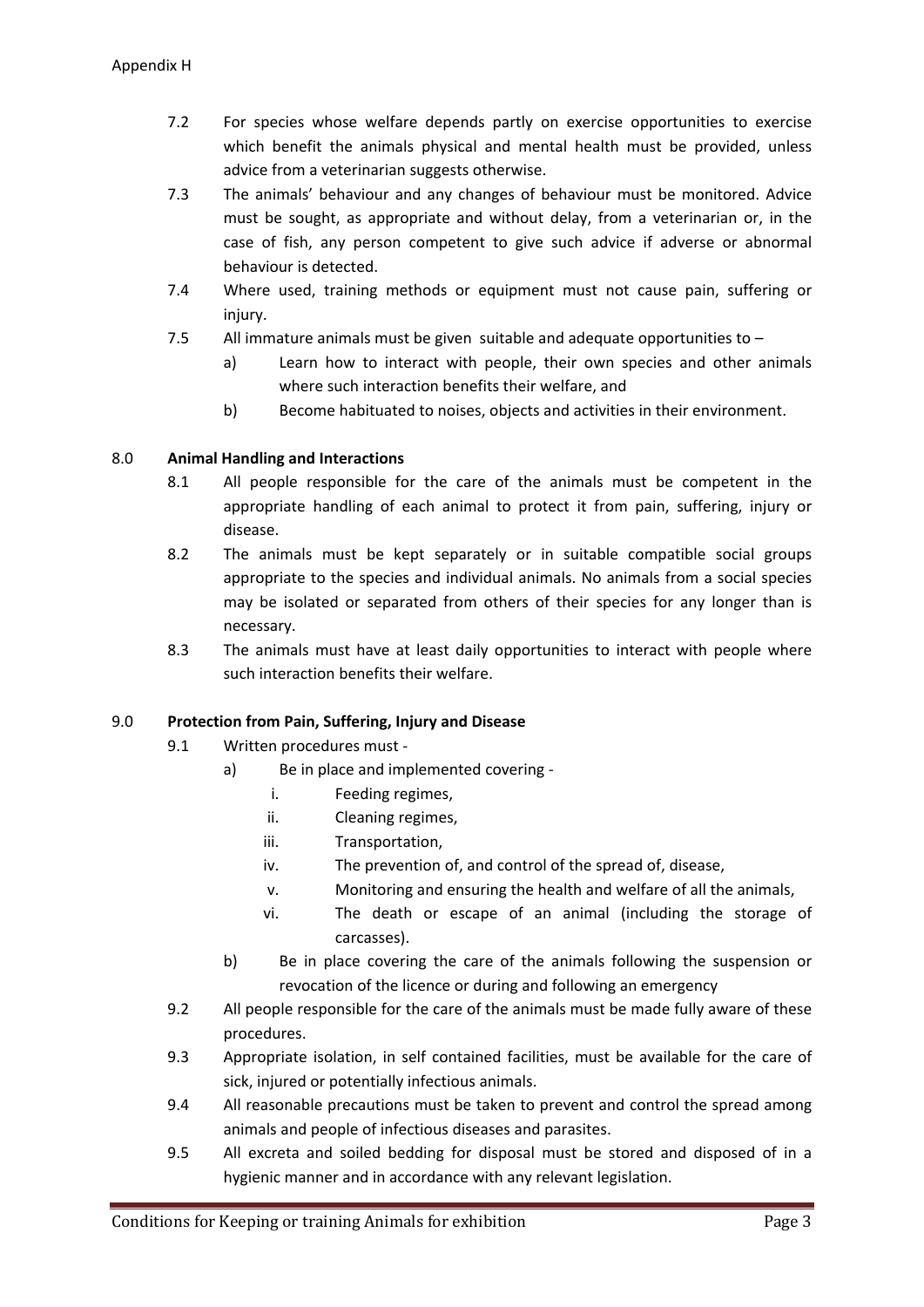- 9.6 Sick or injured animals, must receive prompt attention from a veterinarian or, in the case of fish, an appropriately competent person and the advice of that veterinarian or in the case of fish that competent person must be followed.
- 9.7 Where necessary, animals must receive preventative treatment by an appropriately competent person.
- 9.8 The licence holder must register with a veterinarian with an appropriate level of experience in the health and welfare requirements of any animals specified in the licence and the contact details of that veterinarian must be readily available to all staff on the premises used for the licensable activity.
- 9.9 Prescribed medicines must be stored safely and securely to safeguard against unauthorised access, at the correct temperature, and used in accordance with the instructions of the veterinarian.
- 9.10 Medicines other than prescribed medicines must be stored, used and disposed of in accordance with the instructions of the manufacturer or veterinarian.
- 9.11 Cleaning products must be suitable, safe and effective against pathogens that pose a risk to the animals. They must be used, stored and disposed of in accordance with the manufacturer's instructions and used in a way which prevents distress or suffering of the animals.
- 9.12 No person may euthanase an animal except a veterinarian or a person who has been authorised by a veterinarian as competent for such purpose or –
	- a) In the case of fish, a person who is competent for such purpose
	- b) In the case of horses, a person who is competent, and who holds a licence or certificate, for such purpose.
- 9.13 All animals must be checked at least once daily and more regularly as necessary to check for any signs of pain, suffering, injury, disease or abnormal behaviour. Vulnerable animals must be checked more frequently. Any signs of pain, suffering, injury, disease or abnormal behaviour must be recorded and the advice and further advice of a veterinarian must be sought and followed.

# 10.0 **Emergencies**

- 10.1 A written emergency plan, acceptable to the local authority, must be in place, known and available to all staff on the premises used for the licensable activity, and followed where necessary to ensure appropriate steps are taken to protect all the people and animals on the premises in case of fire or in case of breakdowns for essential heating, ventilation, aeration or filtration systems or other emergencies.
- 10.2 The plan must include details of the emergency measures to be taken for the extrication of the animals should the premises become uninhabitable and an emergency telephone list that includes the fire service and police.
- 10.3 External doors and gates must be lockable.
- 10.4 A designated key holder with access to all animal areas must at all times be within reasonable travel distance of the premises and available to attend in an emergency.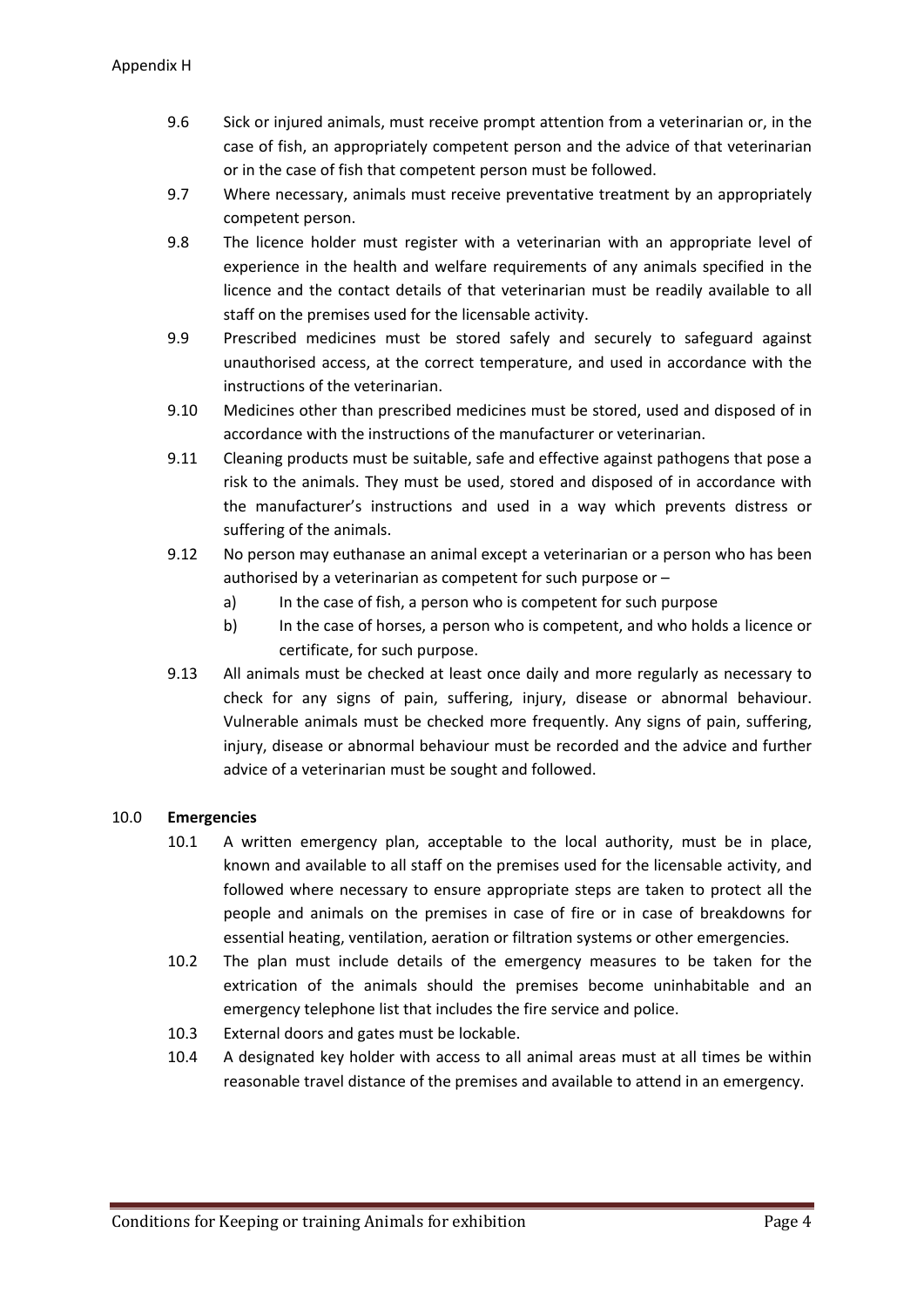## **Part B – Specific Conditions; Keeping or Training animals for exhibition**

#### 1.0 **Insurance**

1.1 The licence holder must hold valid public liability insurance in respect of the licensable activity of keeping or training animals for exhibition.

### 2.0 **Emergencies**

2.1 A written policy detailing contingency measures in the event of a breakdown of a vehicle used to transport the animals or any other emergency must be available to all staff.

#### 3.0 **Suitable Environment**

3.1 Suitable temporary accommodation must be provided for all the animals at any venue where they are exhibited**.**

### 4.0 **Monitoring of behaviour and training**

4.1 The animals must be trained by competent staff and given suitable and adequate opportunities to become habituated to being exhibited, using positive reinforcement.

#### 5.0 **Housing with, or apart from, other animals**

- 5.1 Social animals must not be exhibited if their removal from and reintroduction to the group with which they are usually housed causes them or any other animal within the group stress, anxiety or dear.
- 5.2 Animals must be prevented from coming into contact with each other during any exhibition where such contact would be likely to cause any of them to show signs of aggression, fear or distress.
- 5.3 All persons likely to come into contact with the animals during an exhibition must be briefed about how to behave around the animals so as to minimise anxiety, fear and stress in the animals.
- 5.4 No female animals with unweaned offspring may be removed from its home environment and newborn, unweaned or dependent offspring must not be removed from their mothers.

### 6.0 **Records**

6.1 The licence holder must keep a list of each animal kept, or trained, for exhibition with all the information necessary to identify that animal individually and must provide the local authority with a copy of the list any change to it as soon as practicable after the change

### 7.0 **Protection from pain, suffering, injury and disease**

- 7.1 A register must be kept of each animal exhibited or to be exhibited which must include –
	- a) The full name of the supplier of the animal